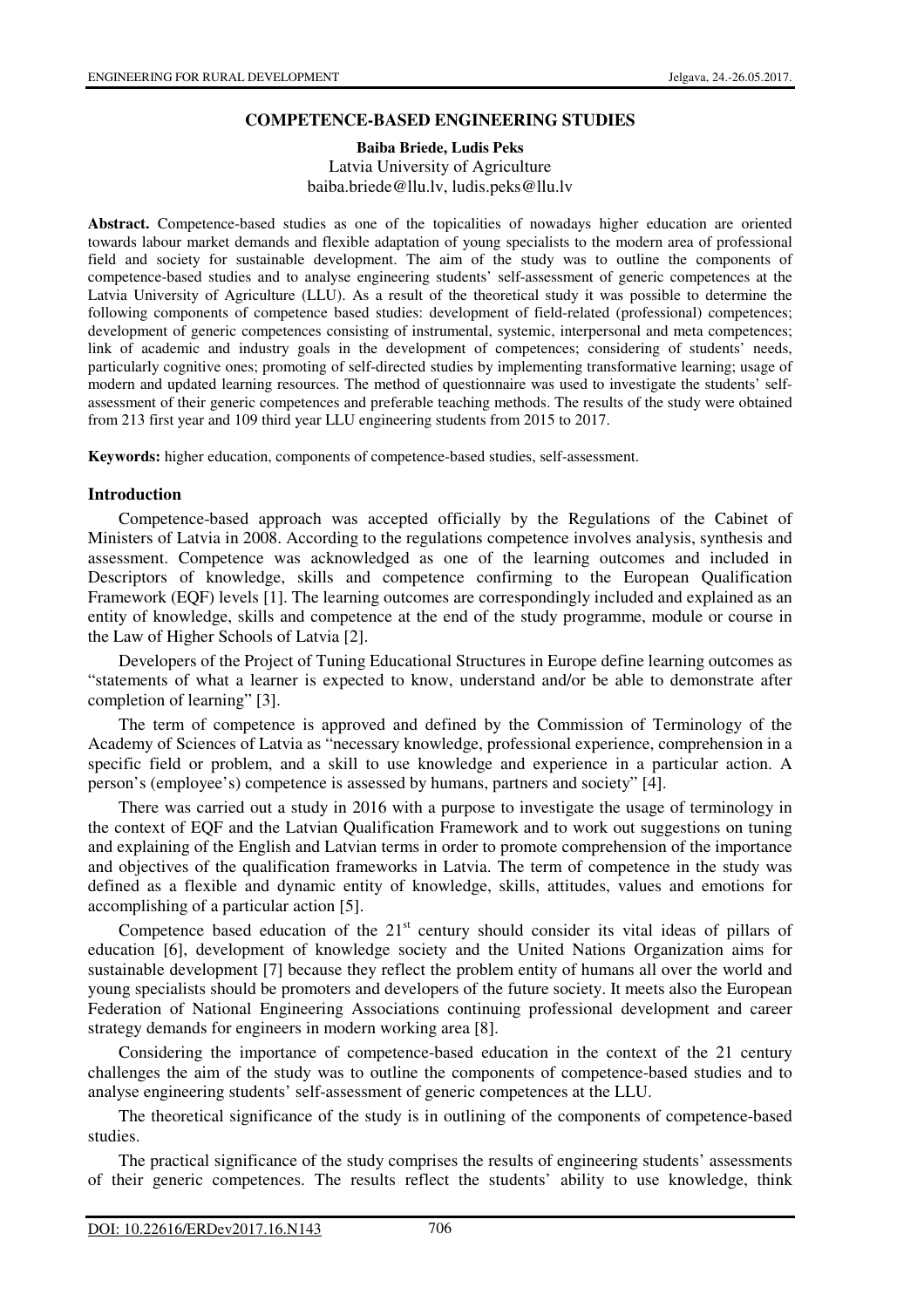analytically, creatively and autonomously and cooperate. The results could be used in revision and improvement of the competence-based approach towards the study process.

## **Materials and methods**

Competence-based education is a challenge at all levels of education nowadays. Higher education specialists also solve and revise conceptions of competence-based studies on theoretical and practical level. M. Edwards, L.M. Sánchez-Ruiz and C. Sánchez-Díaz [9] mention that current engineering education deals with two problems: fast technological change in the production and management of knowledge and the gap between education and job market requirements. They recognise that competences play a central role in that situation.

The Tuning project fostered revision of higher education system outlining the importance of learning outcomes, competences, educators and students role in the study process. The project distinguished the competences in subject specific and generic ones. The project emphasises the importance of generic competences or transferable skills because they are vitally important for successful employability and citizenship. Therefore, Tuning offered 31 generic competences and distinguished them into instrumental, interpersonal and systemic ones [3].

Nuclear engineering education guidelines on competence based approach in curricula development support the so called "knowledge ladder" including a specified level of knowledge, ability to demonstrate and apply the knowledge, and know when to implement the knowledge. The graduate with the qualification (degree) of Bachelor of Nuclear Engineering for nuclear installations must have the competencies of two categories: general (they include the basic and fundamental areas in which all engineers should have capabilities) and specific in the field of nuclear engineering. Both general and specific competences are acquired by means of the "knowledge ladder": knowledge, demonstration and implementation [10].

Master's degree studies also include general and specific competences, but the level of acquiring them is through experimentation, computation and synthesis using the "knowledge ladder"[10].

O.V. Ulyanova, M.V. Morozova, A.A. Nikitin, M.P. Polyanov and S.P. Sopova [11] and M. Bogo, C. Regehr, M. Woodford, etc. [12] in competence-based engineering education substantiate the necessity to develop the qualities related to meta-competence. It means that a person develops abilities to analyse, synthesize, integrate and assess systemically and holistically. Critical reflection is a vital element of meta-competence and is an indicator of an individual's ability to assess, judge, decide and link together general consequences in professional and everyday situations.

Present society is complex, dynamic and with high knowledge intensity. It means that academics need broad and profound domain-focused knowledge, skills and ability to acquire them and there is a tendency that academic education is becoming more professionally oriented because learning is demanded to be in professional contexts. It means that competence-based education is appropriate to that situation. The students develop learning for life, career, profession and learning to learn. This requires fundamental changes of curriculum [13].

The competence-based approach emphasizes close interaction of higher education with labour market and that type of studies activates appropriate teaching/learning and assessment methods as well as such person's skills as autonomous and responsible ability to reflect, learning to learn, think critically, be creative and accomplish a task in a high quality. It increases the importance of selfdirected studies. Their components serve as one of the means of reaching competence of university studies:

- responsibility and purposefulness (setting of goals and planning) towards studies and chosen professional field;
- active participation in the study process and societal activities;
- continuous cognition and metacognition;
- critical reflection of experience (particularly of learning outcomes and behaviours);
- time management [14].

S. Īriste and I. Katane emphasize the meaning of self-management in the study process and rely it to two aspects of reflection: professional development management and career self-management. The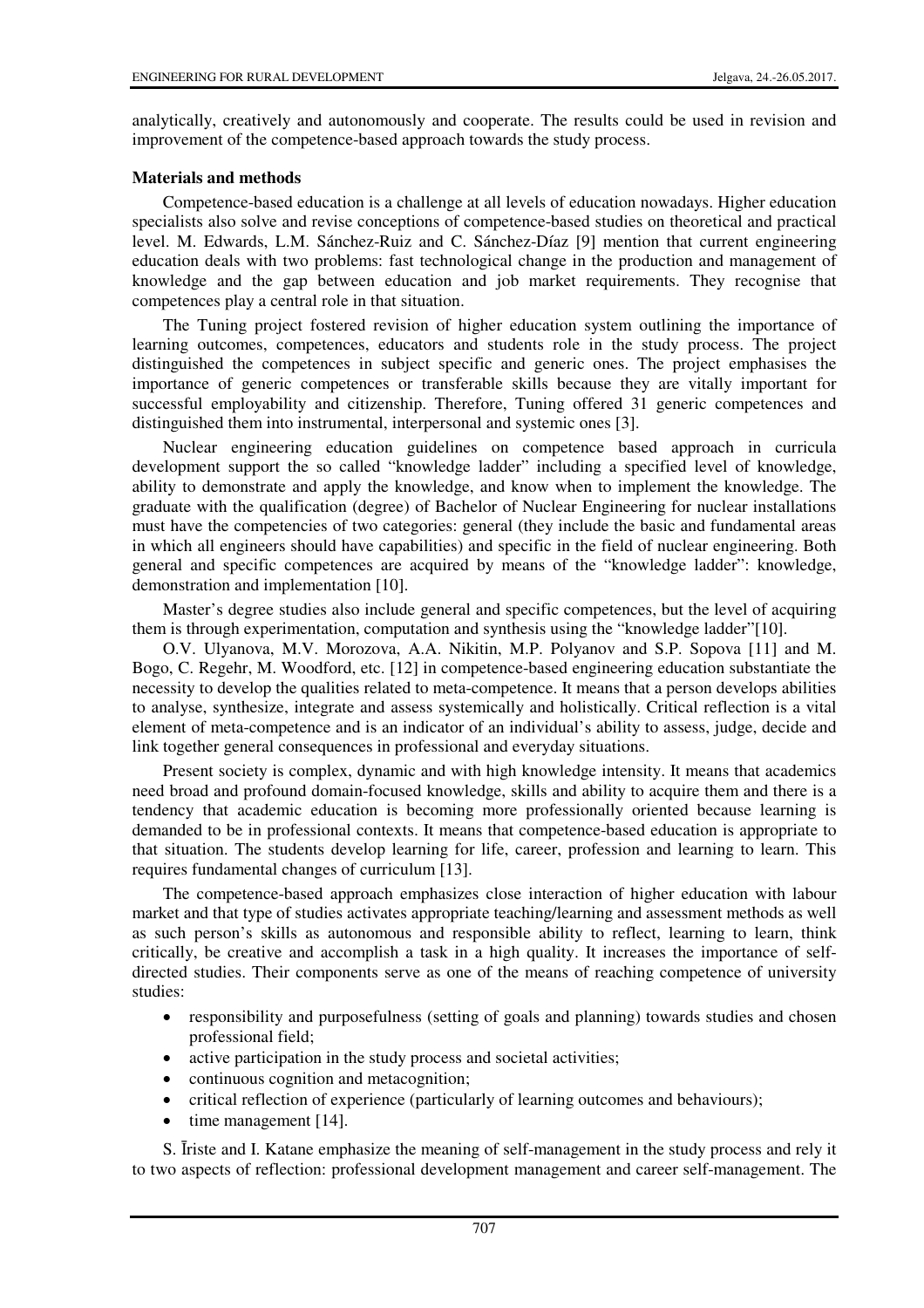authors state that reflection is both the process, which serves for the teaching staff as an operative information and control instrument, and the result – acquaints prospective specialists with the macrostructure of self-education and competitiveness development [15].

Self directed studies can be promoted quite effectively by transformative learning with such components as learners' experience, rational discourse, critical reflection and assessment of meanings [16-20].

The survey reflecting the development of engineering students' generic competences had been carried out in 2015 and 2016. There were included ranged answer choices. Students marked high (*h*), medium (*m*) and low (*l*) levels. 150 first year and 109 third year engineering students participated totally in the study. There were compared the data and their difference of significance got from the first and third year students' data using Chi-square in determination of p value ( $p \le \alpha = 0.05$ ).

The survey on teaching methods with the purpose to clarify the first year 63 engineering students' choices had been carried out in 2017 as well.

## **Results and discussion**

In a result of theoretical studies it was possible to determine the following components of competence-based studies:

- development of field-related (professional) competences;
- development of generic competences consisting of instrumental, systemic, interpersonal and meta competences;
- link of academic and industry goals in the development of competences;
- considering of students' needs, particularly cognitive ones;
- promoting of self-directed studies by implementing transformative learning;
- usage of modern and updated learning resources.

Table 1

| <b>Indicator</b>                                                                         |                  | <b>Respondents</b> |                | Self-assessment |                | $\boldsymbol{p}$ |
|------------------------------------------------------------------------------------------|------------------|--------------------|----------------|-----------------|----------------|------------------|
|                                                                                          |                  | Year               | <b>Totally</b> | h               | $m+l$          | value            |
| 1. Ability to use<br>knowledge, skills and<br>competence in new<br>situations in studies | n                |                    | 35             | 14              | 21             | 0.24             |
|                                                                                          |                  | 3                  | 27             | 8               | 19             | 0.03             |
|                                                                                          | $\%$             | 1                  | 100            | 40              | 60             |                  |
|                                                                                          |                  | 3                  | 100            | 30              | 70             |                  |
| 2. Ability to think<br>critically, systemically and<br>express an opinion                | n                | 1                  | 35             | 17              | 18             | 0.87             |
|                                                                                          |                  | 3                  | 27             | 14              | 13             | 0.85             |
|                                                                                          | $\%$             | 1                  | 100            | 49              | 51             |                  |
|                                                                                          |                  | 3                  | 100            | 52              | 48             |                  |
| 3. Ability to analyse,<br>synthesise and assess<br>information                           | n                | 1                  | 35             | 15              | 20             | 0.40             |
|                                                                                          |                  | 3                  | 27             | 17              | 10             | 0.18             |
|                                                                                          | $\%$             | 1                  | 100            | 43              | 57             |                  |
|                                                                                          |                  | 3                  | 100            | 63              | 37             |                  |
| 4. Ability to take decisions<br>and judge on one's own<br>behaviour independently        | $\boldsymbol{n}$ | 1                  | 35             | 23              | 12             | 0.06             |
|                                                                                          |                  | 3                  | 27             | 21              | 6              | 0.00             |
|                                                                                          | $\%$             | 1                  | 100            | 66              | 34             |                  |
|                                                                                          |                  | 3                  | 100            | 78              | 22             |                  |
| 5. Ability to cooperate<br>with others                                                   | n                | $\mathbf{1}$       | 35             | 28              | $\overline{7}$ | 0.00             |
|                                                                                          |                  | $\overline{3}$     | 27             | 22              | 5              | 0.00             |
|                                                                                          | $\%$             | 1                  | 100            | 80              | 20             |                  |
|                                                                                          |                  | 3                  | 100            | 82              | 18             |                  |

### **Engineering students' self-assessment of generic competences in 2016**

The Latvia University of Agriculture engineering students' self-assessment of generic competences had been carried out using a questionnaire with a scale *h* – high; *m* – middle and *l* – low.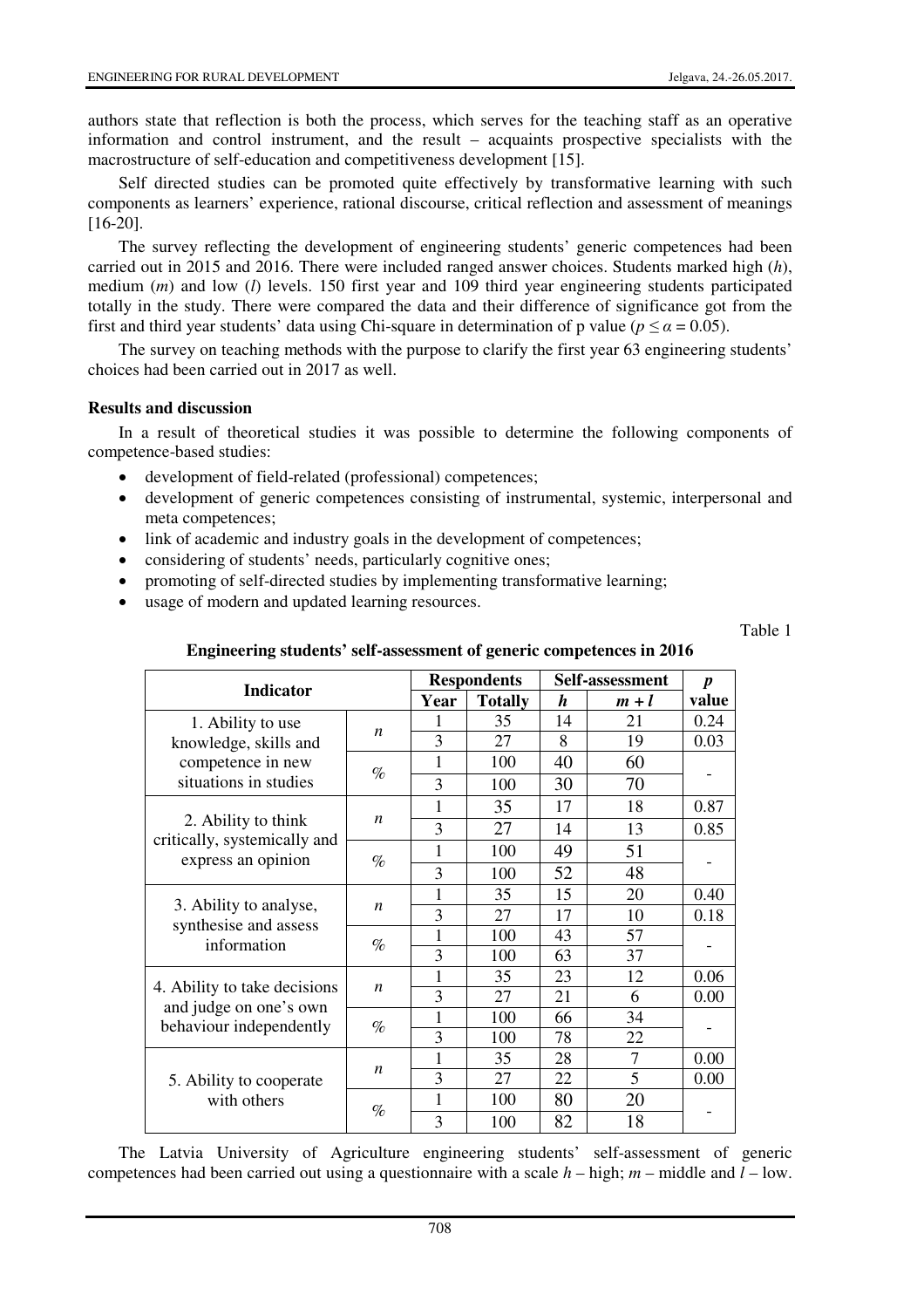Table 2

Processing the primary data it was found that the frequency of the responses *low* was less than 5. Therefore, the responses *middle* and *low* were merged together (Table 1 and Table 2). By *p* value were stated *h* and  $(m + l)$  indicators of significant differences of each year. It was done by interactive calculation tool [22].

In the study done in 2016 (Table 1) in the percentage distribution of responses in the fourth indicator *ability to take decisions and judge on one's own behaviour independently* assessments *high*  dominate in the third year (*p* = 0.00) as well as in both years in the fifth indicator *ability to cooperate with others* ( $p = 0.00$ ). It, of course, is a positive trend but there are no further studies why it is so.

Actually, it means that the mentioned indicators (generic skills) are developed at the Latvia University of Agriculture, particularly *taking decisions and judging on one's own behaviour independently* because it is higher for the third year students than for the first year students.

Assessments *m* + *l* dominate in the first indicator *ability to use knowledge, skills and competence in new situations in studies (* $p = 0.03$ *)* for the third year students. It means that student abilities are relatively low developed and there are necessary further studies to find out the causes and reduce them.

**Respondents Self-assessment Indicator**  $Totally$ *p*  **value** 1 | 115 | 37 | 78 | 0.00 *n*  3 | 82 | 23 | 59 | 0.00 1 | 100 | 32 | 68 1. Ability to use knowledge, skills and competence in new situations in studies  $\frac{1}{8}$ 3 100 28 72 - 1 | 115 | 39 | 76 | 0.00 *n*  3 82 38 44 0.51 1 100 34 66 2. Ability to think critically, systemically and express an opinion  $\begin{array}{ccc} \hline \end{array}$ 3 100 46 54 - 1 | 115 | 50 | 65 | 0.16 *n*  3 82 40 42 0.83 1 100 43 57 3. Ability to analyse, synthesise and assess information  $\theta$ 3 100 49 51 - 1 | 115 | 68 | 47 | 0.05 *n*  3 82 52 30 0.02 1 | 100 | 59 | 41 4. Ability to take decisions and judge on one's own behaviour independently  $\Big|_{\mathcal{O}_{\rho}}$ 3 | 100 | 63 | 37 - 1 | 115 | 77 | 38 | 0.00 *n*  3 82 59 23 0.00 1 | 100 | 67 | 33 5. Ability to cooperate with others  $\%$ 3 100 72 28 -

**Engineering students' self-assessment of generic competences in 2015** 

In the study done in 2015 (Table 2) the differences of the respondents' answers are particularly explicit in the fifth indicator *ability to cooperate with others* for both years (*p* = 0.00) and in the fourth indicator *ability to take decisions and judge own action independently* (for the first year students  $p = 0.05$ ; for the third year students  $p = 0.02$ ) – there assessments *high* dominate.

Assessments middle and low dominate in the first indicator ability to use knowledge, skills and competence in new situations in studies  $(p = 0.00)$  and in the second indicator ability to think critically, systemically and express an opinion for the first year students ( $p = 0.00$ ).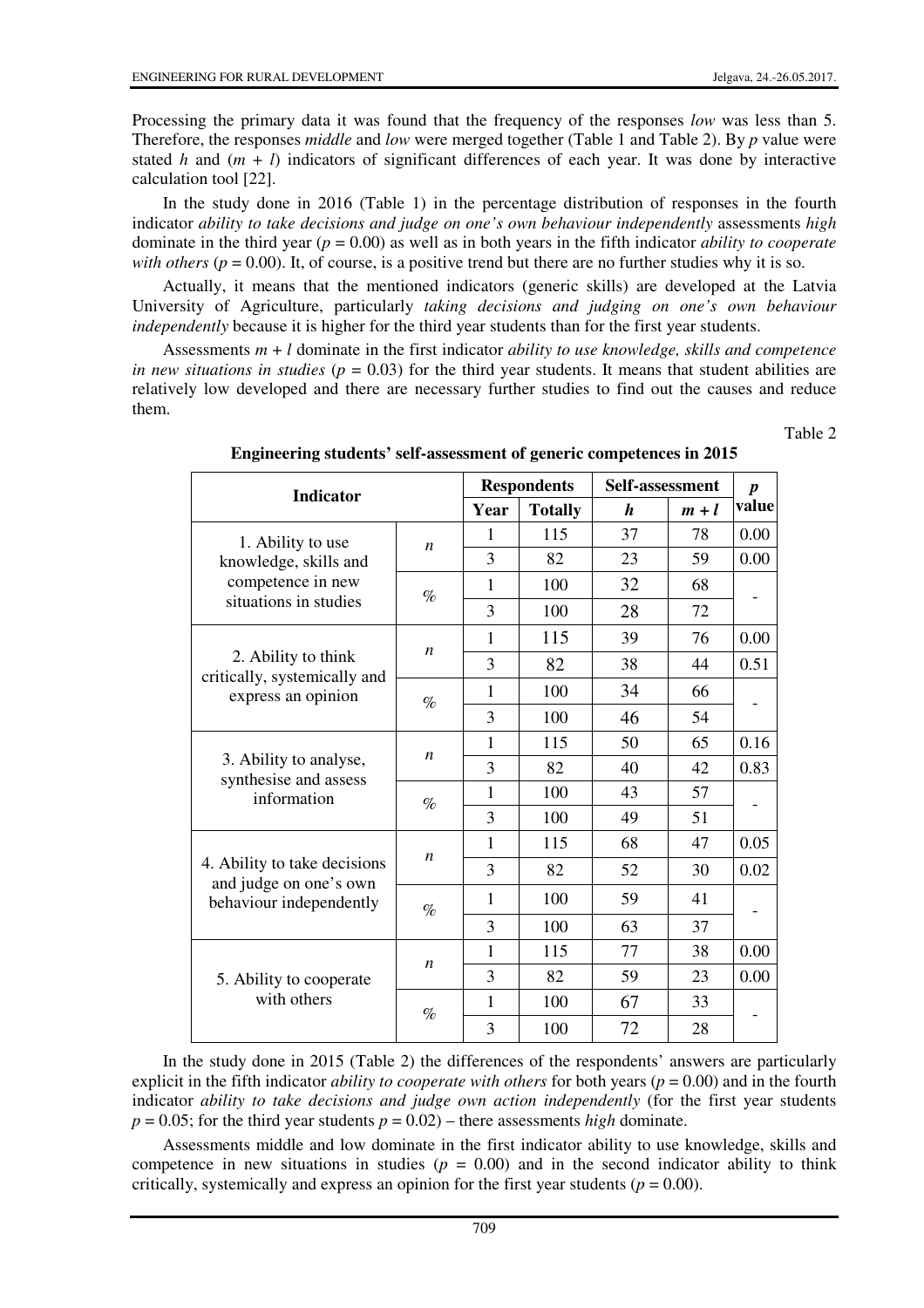As there was a lack of further studies on causes of low and middle results, 63 first year engineering students in September 2017 were questioned about the teaching methods they prefer. The students first and foremost mentioned practical and group work, and the usage of IT. They also mentioned lectures and projects, but they were not the dominating methods. It means that the students recognise interactive methods and cooperation with academics. It is a challenge for many academics because many of them use to deliver the lectures and are not happy of interactive methods but nowadays the situation is different even from the situation a few years ago and the academics should be motivated to change their teaching style. In the case of competence based studies the interactive methods promote equal development of both professional and generic competences.

Competence-based studies are outlined in the Spanish case in curricular development in electronic engineering. The most important areas within the curriculum were stated by means of the survey applied to 994 employers, 2085 graduates and 1423 academics. They marked the following generic competences as vitally important: problem-solving (ability to identify, formulate, and solve engineering problems); decision-making; planning, coordinating and organizing; ability to apply knowledge in practice; team-work; motivation for quality and continuous improvement; capacity of analysis and synthesis, and leadership [9].

Competence-based education (CBE) developed in the USA college education met a lot of challenges. USA education policymakers recognize the importance of the postsecondary education because it is vital in a person's individual success. There was the Obama Administration announcement in 2013 on innovation in higher education and competence-based education (CBE) was developed in college education following the four principles:

- the degree reflects robust and valid competencies (competences are the base of CBE curriculum and they are focused both on academic and industrial goals in professional programmes);
- students are able to learn at a variable pace and are supported in their learning (the students are allowed to reach their progress at an individualized pace because there are differences in their skills and knowledge at the beginning of the curriculum; they receive academic and other kind of support to keep progress of their learning outcomes);
- effective learning resources are available any time and are reusable (the learning resources should be of high quality and usable at any level of difficulty; they should be matched to the course objectives and technological opportunities and updated regularly);
- the process for mapping competencies to courses, learning outcomes, and assessments is explicit (the topics of the courses should be of appropriate length and complexity to get an expected competence; the appropriate assessment methods and learning resources should be selected; the process of the curriculum development should be matched by all involved academics);
- assessments are secure and reliable (expertises both from industry and academicians are carried out to assess the content of the curriculum, and pilot testing is practiced as well; the student assessments are in various forms and in multi-choice assessments they receive a feedback immediately) [22].

The principles help strengthen the link of education with the labour market and they also help to revise the quality of higher education from "inside".

## **Conclusions**

- 1. Competence-based studies is a challenge for educating the  $21<sup>st</sup>$  century young engineering generation because on the one hand there are nowadays demands for professionals including sustainability, professional and generic competences for modern working area, and on the other hand academics have to adapt to more interactive teaching/learning methods and promote the students' self-directed studies by means of transformative learning.
- 2. Consideration of the components of competence-based studies such as: development of fieldrelated (professional) competences; development of generic competences consisting of instrumental, systemic, interpersonal and meta competences; link of academic and industry goals in the development of competences; considering of students' needs, particularly cognitive ones;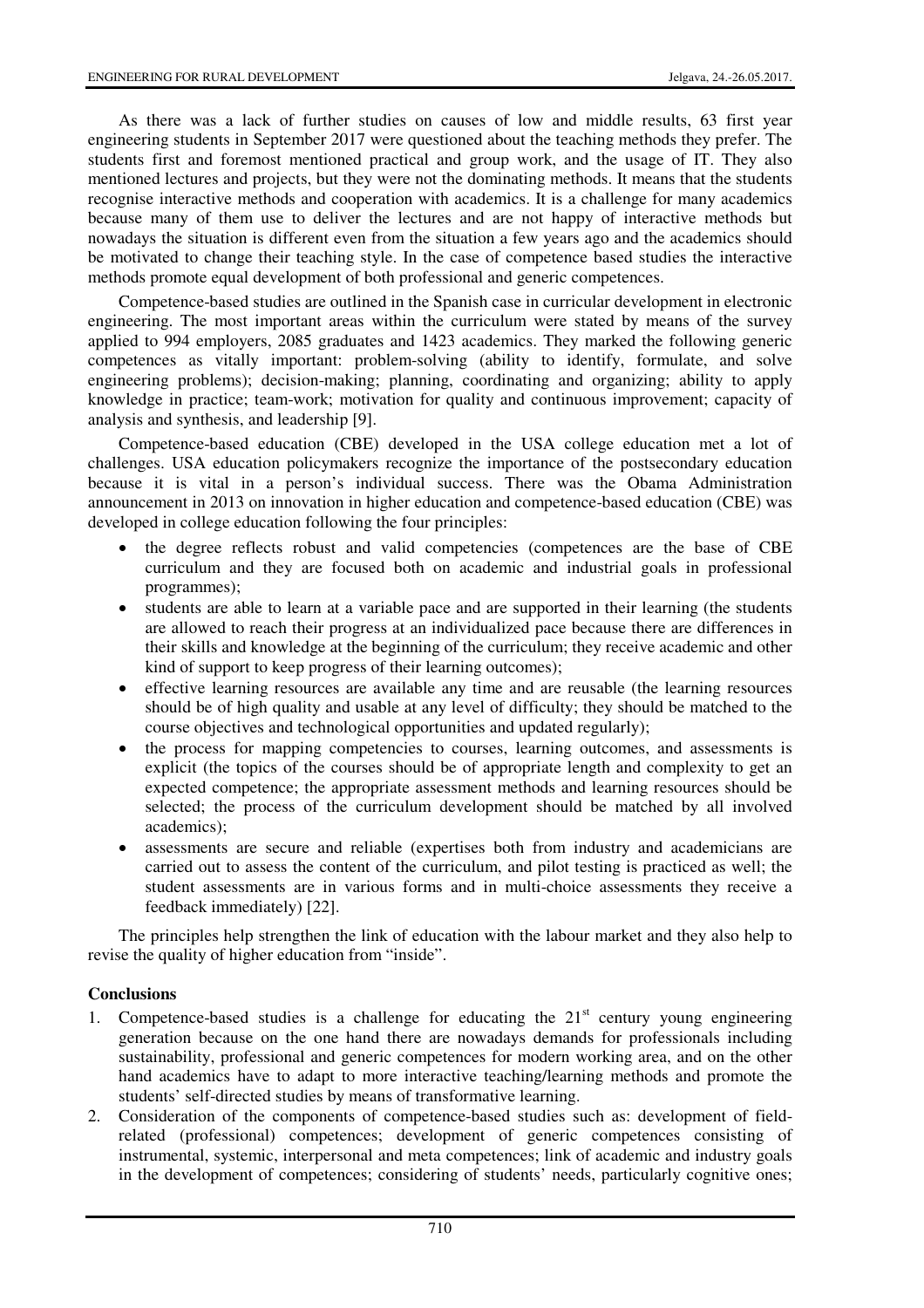promoting of self-directed studies by implementing transformative learning and usage of modern and updated learning resources should promote the development of professionals who could be able to meet the demands of changing the labour market and working situation in the world in general and adapt to vitally changing situations.

# **References**

- 1. Amendments to the Cabinet of Ministers Regulations of 2 December 2008 No.990 "Regulations on the classification of the Latvian education", Cabinet of Ministers Regulations No.931, Riga, 5th October 2010 (Minutes No.51, § 16), [online] [04.03.2017]. Available at: http://www.nkilatvija.lv/content/files/Regulations-on-the-classification-of-the-Latvian-education.pdf
- 2. Augstskolu likums (Law of Institutions of Higher Education), 2011. Rīga: LR Saeima. [online] [03.11.2016]. Available at: http://likumi.lv/doc.php?id=37967 (in Latvian)
- 3. Tuning Educational Structures in Europe. 2000. (In Latvian). [online] [14.03.2017]. Available at: http://www.unideusto.org/tuningeu/competences.html; http://www.unideusto.org/tuningeu/competences/generic.html
- 4. Par termina kompetence izpratni un lietošanu latviešu valodā Likumi. LZA Terminoloģijas komisijas lēmums Nr.84, 29.09.2009 (On the usage of the term competence in the Latvian language. The decision of the Commission of Terminology of Latvia Academy of Sciences No. 84, 29/09/2009) (In Latvian). [online] [04.03.2017]. Available at: https://likumi.lv/doc.php?id=203798
- 5. Terminoloģija Eiropas kvalifikāciju ietvarstruktūras un Latvijas kvalifikāciju ietvarstruktūras kontekstā (Terminology in the context of Latvian Qualifications Framework and European Qualifications Framework). Study report. Academic Information Centre - Latvian NCP, 2016, 105 p. (In Latvian). [online] [04.03.2017]. Available at: http://www.nkilatvija.lv/content/files/Terminologijas\_zinojums\_2016.pdf
- 6. The Four Pillars of Learning. UNESCO. 2016. [online] [04.11.2016.] Available at: http://www.unesco.org/new/en/education/networks/global-networks/aspnet/about-us/strategy/thefour-pillars-of-learning/
- 7. Sustainable development goals. 2015. [online] [14.11.2016.] Available at: http://www.un.org/sustainabledevelopment/sustainable- development-goals/
- 8. European Federation of National Engineering Associations. Career Strategy and Your Personal CPD. [online] [20.02.2016]. Available at: http://www.feani.org/site/index.php?id=143
- 9. Edwards M., Sánchez-Ruiz L.M., Sánchez-Díaz C. Achieving competence-based curriculum in Engineering Education in Spain. 2009. [online] [10.03.2017]. Available at: http://www.ingenio.upv.es/sites/default/files/workingpaper/achieving\_competencebased\_curriculum\_in\_engineering\_education\_in\_spain.pdf
- 10. Nuclear Engineering Education: A Competence-based Approach in Curricula Development. IAEA Nuclear Energy Series No. NG-T-6.4. International Atomic Agency. 2013. [online] [16.02.2016]. Available at: https://www.iaea.org/nuclearenergy/nuclearknowledge/approvedpub/NE\_Curricula\_NG-T-6.4\_approved.pdf
- 11. Ulyanova O.V., Morozova M.V, Nikitin A.A., etc. Influencing engineering education through the competency-based approach. SHS Web of Conferences. Volume 28, 2016. [online] [16.02.2016]. Available at:
- 12. http://www.shsconferences.org/articles/shsconf/abs/2016/06/shsconf\_rptss2016\_01141/shsconf\_rptss2016\_0114 1.html
- 13. Bogo M., Regehr C., Woodford M., etc. Beyond competencies: field instructors' descriptions of student performance. Journal of Social Work Education, no. 42(3), 2006, pp. 579-593.
- 14. Kouwenhoven W. Competence-based Curriculum Development in Higher Education: a Globalised Concept? 2009. [online] [16.02.2016]. Available at: http://cdn.intechopen.com/pdfs/9410/InTech-compe-

tence\_based\_curriculum\_development\_in\_higher\_education\_a\_globalised\_concept\_.pdf

15. Briede B. Purposefulness and Time Management Components of Self-directed Studies at Latvia University of Agriculture. Proceedings of the 9th international scientific conference "Rural Environment. Education. Personality.", May 13-14, 2016, Jelgava, Latvia, pp. 59-65.